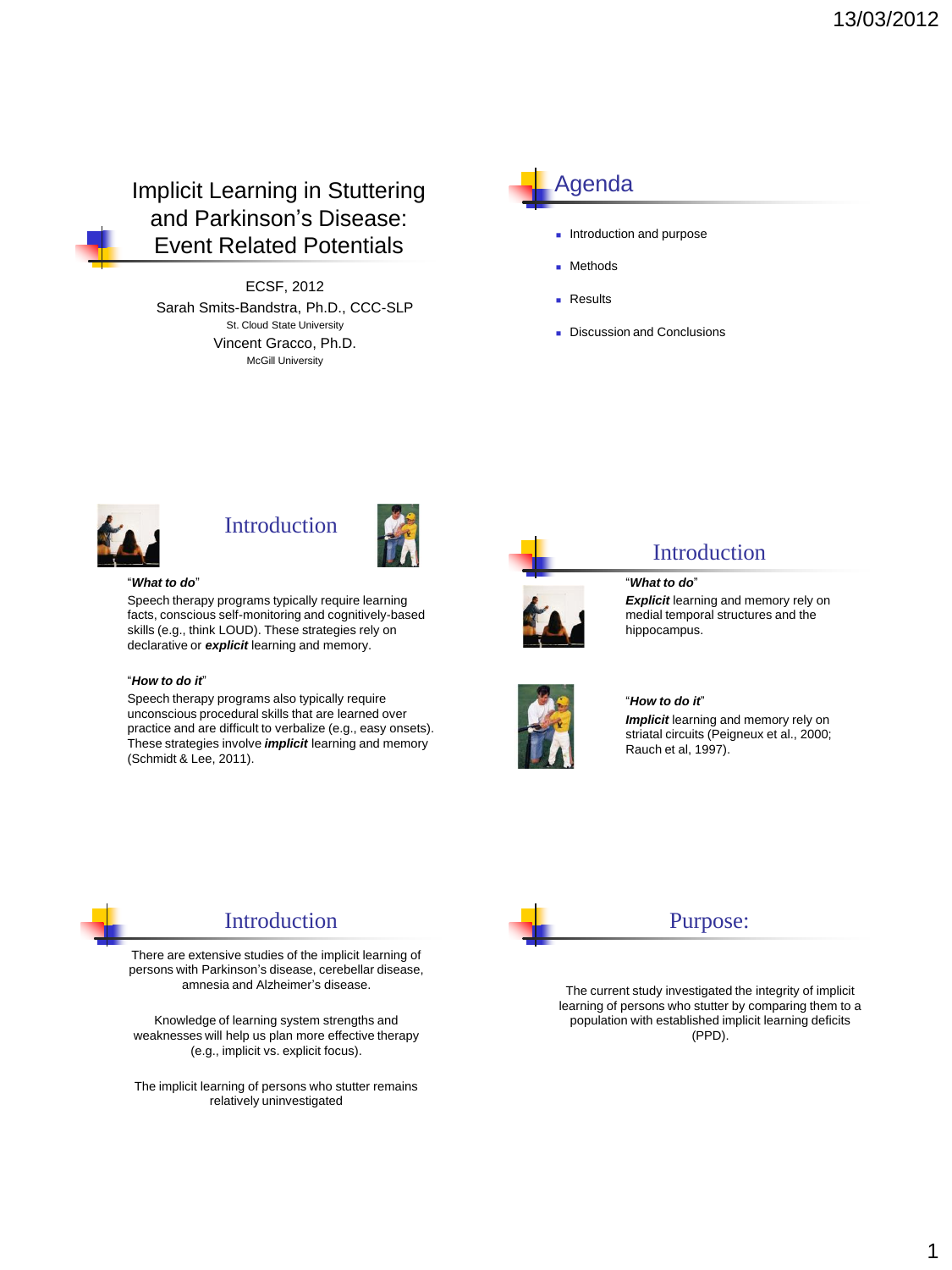# Stuttering vs. Parkinson's Disease

(Alm, 2005; Smits-Bandstra & De Nil, 2007)

- Cortico-striatal-thalamocortical circuits?
- **Repetitive speech** phenomena
- Reduced reaction time and slower movement durations
- **Impaired movement** sequencing
- 



## **Basal Ganglia Impairment**

- **Repetitive speech** phenomena (54%)
- Reduced reaction time and slower movement durations
- **Impaired movement** sequencing
- **Impaired** *implicit* learning? **I** Impaired *implicit* learning







Extensive research regarding implicit learning deficits (specifically sequence learning) in PPD due to basal ganglia dysfunction.

If PWS and PPD demonstrate similar deficits on an implicit learning task - known to involve the striatal circuit - this would provide information regarding possible etiological factors of stuttering.

## Method

- Participants
	- 14 PPD (7 females; 65.1, SD 6.9).
	- 14 PWS (6 females; 65.1, SD 5.7).
	- 14 Control (6 females; 65.0, SD 5.8)

Screened for mental state (MMSE), depression (BECK), speech and language (SSI-3, dysarthria), digit span, hearing, vision, and medications



#### **Method**

Implicit Sequence Learning Task

*Serial Reaction Time Task (Nissen & Bullemar, 1987)*

The subject anticipates and performs each part of a sequence more and more quickly over practice, without realizing there is a sequence.



# Method: Implicit Sequence Learning

 Unbeknownst to participants, the syllables formed a repeating 8-item sequence (*PO PI PO PE PI PA PE PA).*

- Longer reaction times for PWS (F  $(1, 26) = 7.3$ , p  $= .01$ ,  $\dot{\eta}^2 = .22$ ) and PPD (F (1, 26) = 3.2, p = .08, ή <sup>2</sup>= .11) relative to Controls indicated *less efficient implicit learning abilities in these two populations*.